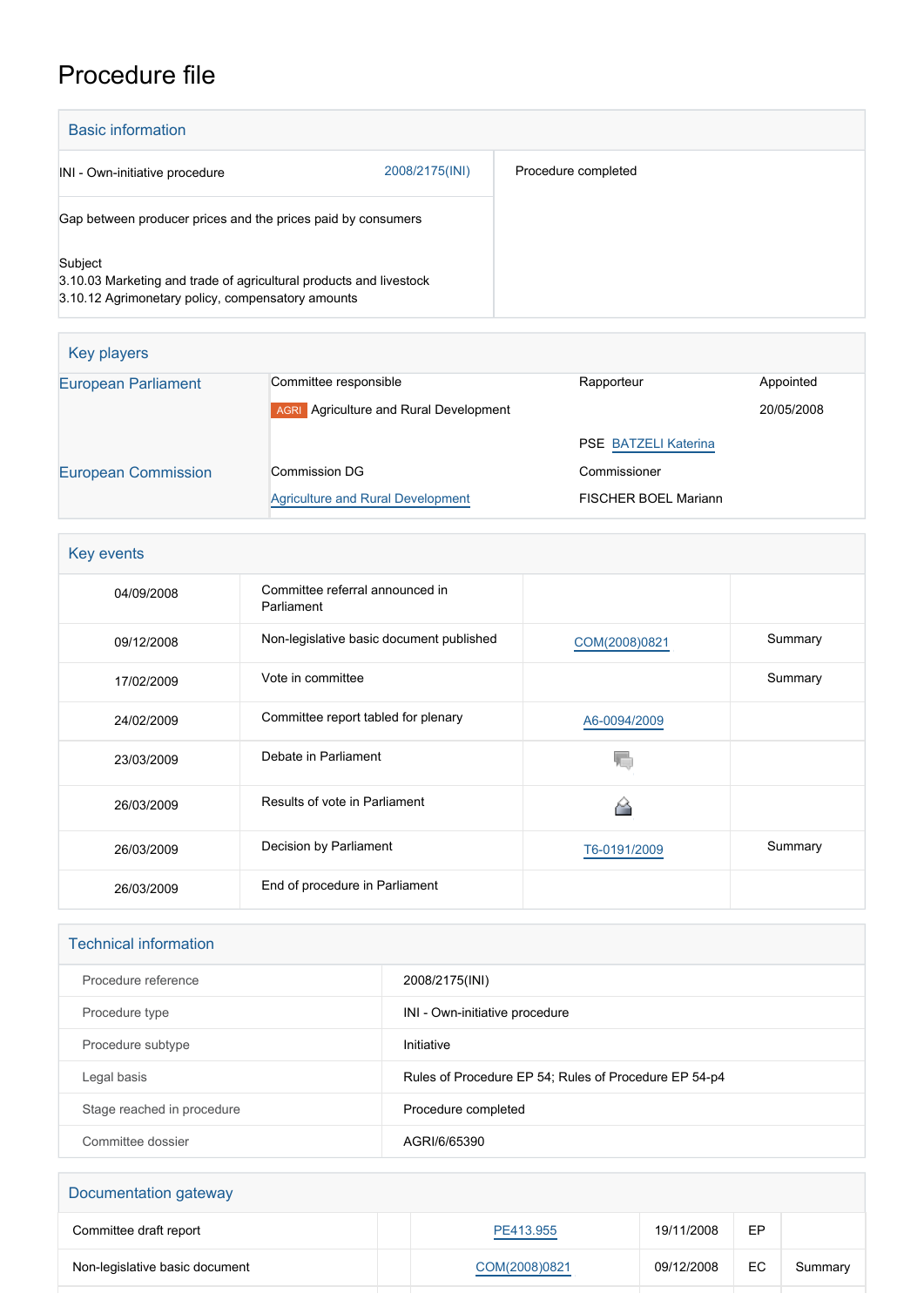| Amendments tabled in committee                      | PE418.268      | 26/01/2009 | EP |         |
|-----------------------------------------------------|----------------|------------|----|---------|
| Committee report tabled for plenary, single reading | A6-0094/2009   | 24/02/2009 | EP |         |
| Text adopted by Parliament, single reading          | T6-0191/2009   | 26/03/2009 | EP | Summary |
| Commission response to text adopted in plenary      | SP(2009)3245/2 | 08/10/2009 | ЕC |         |

# Gap between producer prices and the prices paid by consumers

PURPOSE: to present a Communication from the Commission on food prices in Europe.

CONTENT:in the second half of 2007, agricultural commodity price increases accelerated and by early 2008 reached exceptional levels. These price hikes caused a rapid increase in consumer food prices, which reduced EU household purchasing power by around 1%. Low income households were hit even harder. The June 2008 European Council asked the Commission to report back on developments in agricultural commodity and food prices and analysis of the impact of speculation on agricultural commodity prices, as well as investigation of the functioning of the food supply chain. This Communication responds to this request.

Prices of agricultural products have decreased sharply over the past months and prices of food products are expected to follow suit. However, structural factors like the growth in global food demand and the decline in food crop productivity growth are likely to keep prices high up over the medium-term. It is possible that speculation played a role in determining prices, and a continued surveillance of markets for agricultural p r o d u c t s i s the refore the required.

To put global supply and demand for food back into balance, agricultural production should respond to market signals and an open trade policy should be promoted. By agreeing to the Health Check of the Common Agricultural Policy (CAP), the EU has already taken decisive steps to allow farmers to respond better to more volatile market conditions. The Doha Round of WTO trade talks promises the opening up of a gricultural extension arkets to the developing countries. Against the background of the economic slowdown, it is more important that consumers benefit without delay when agricultural prices fall. Identifying and resolving problems in the functioning of the food supply chain in terms of regulation and competition is key to achieving this objective.

The Commission reviews developments in agricultural commodity prices and provides an outlook for the medium-term. It analyses the contribution of speculation to agricultural commodity price developments and investigates the functioning of the food supply chain. Drawing from its analysis, it sets out a roadmap to improve the functioning of the food supply chain. The roadmap contains a variety of initiatives and should evolve over time as knowledge of the food supply chain deepens:

Promote the competitiveness of the food supply chain: the recommendations from the High Level Group on the Competitiveness of the Agro-Food Industry expected in early 2009 should help the food supply chain to improve its overall competitiveness and thus its resilience in response to price shocks.

Ensure a vigorous and coherent enforcement of competition and consumer protection rules in the food supply markets: in the context of the European Competition Network the Commission will continue a sustained dialogue with National Competition Authorities, so as to ensure a coherent and well coordinated enforcement of competition rules throughout the EU, to the benefit of European consumers. Based on the analysis of market developments, investigation should be targeted at those restrictions of competition and/or specific practices which have the highest potential to distort competition. Moreover, at a time of sharply fluctuating food prices, the risk of misleading price advertising increases. For example, consumers may be misled by suppliers altering pack size or contents in order to apparently maintain the same price for the relevant product. National consumer protections authorities should therefore pay particular attention to the enforcement of the Directives on unfair commercial practices and unit pricing.

Review of regulations that have been identified as potentially problematic for the functioning of the food supply chain: the Commission proposes the following: (i) regulations that restrict entry of new companies into the market need to be removed where appropriate, while keeping in mind their environmental and social goals; (ii) regulations which restrict business' ability to compete on prices should be examined at a national level; (iii) practices which distort the relationship between suppliers and retailers should be discouraged; e.g late payments, unjustified or excessive fees paid by suppliers for services provided by retailers or tempting consumers with misleading offers; (iv) regulations on shop opening hours could deserve examination at national level in view of their impact on food prices, based on consultations of social partners and taking into consideration their social and environmental effects.

Provide better information by setting up a permanent European monitoring of food prices and the supply chain: the continued monitoring of producer and consumer prices of a set of selected and comparable consumer goods would reveal price differentials across Europe and help identify cases of market fragmentation. There appears to be a lack of sufficient comparable price and quality information that would empower consumers to make better-informed choices.

The Commission is reviewing regulations impacting the functioning of the retail markets.

Examine measures to discourage speculation to the detriment of commercial operators in agricultural commodity markets: the Commission considers that there is a need to avoid the effects that excessive speculation has on food prices. It is of the opinion that such a degree of volatility as the one observed during recent months benefits neither producers nor consumers. Accordingly it will examine what measures contributing to a reduction in price volatility in agricultural commodity markets could be taken. The Commission will take into account the results of the on-going in-depth review of the supervisory and regulatory framework that is applied to all significant financial market actors, including hedge funds and private equity, with a particular focus on capital requirements, risk management and transparency.

## Gap between producer prices and the prices paid by consumers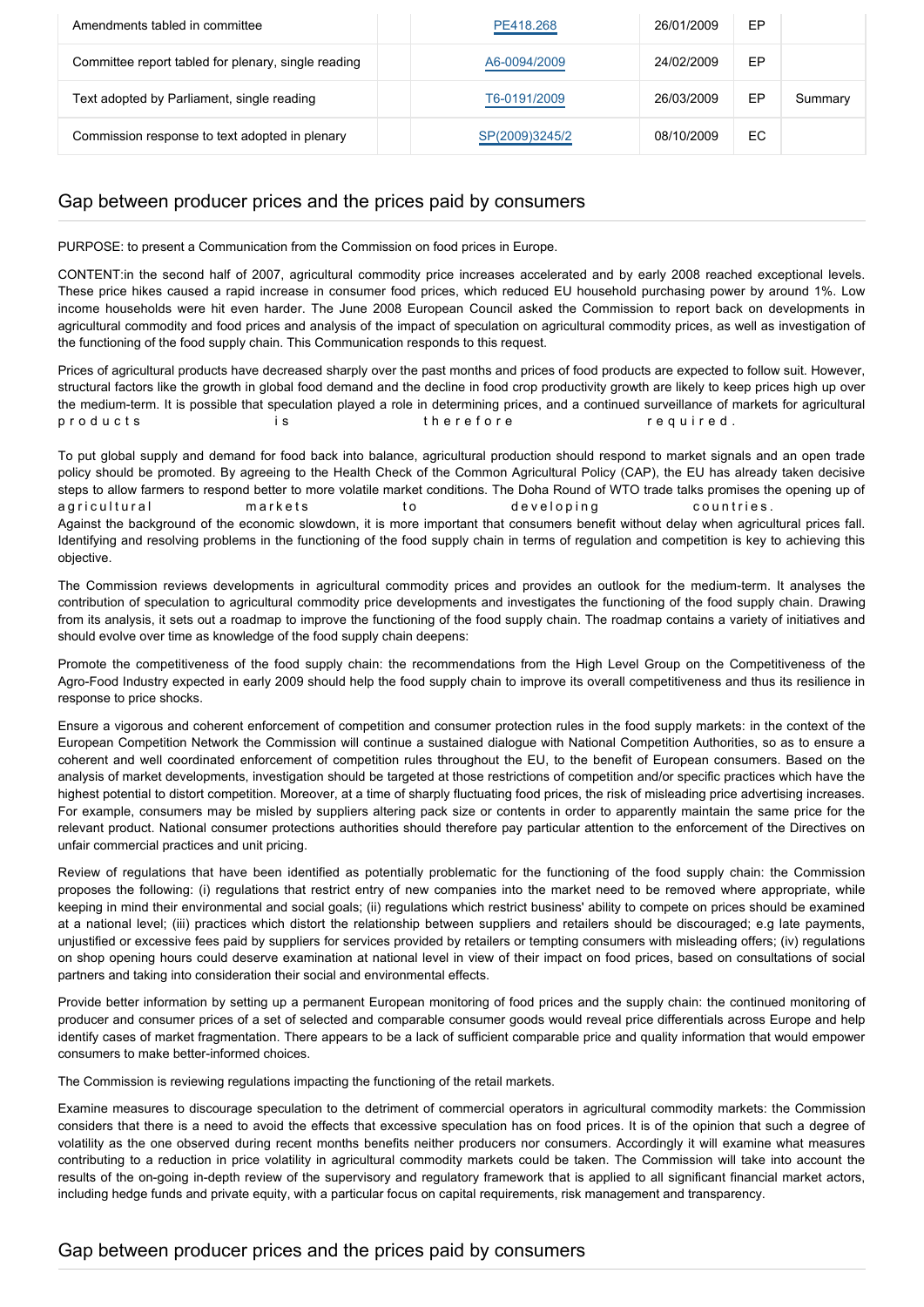The Committee on Agriculture and Rural Development adopted the own-initiative report drawn up by Katerina BATZELI (PES, EL) in response to the Commission Communication entitled Food prices in Europe. The report notes recent high food price volatility, the rise in agricultural production costs, the power of big supermarkets, high consumer prices, and the fact that imbalance in bargaining power between agricultural producers and the rest of the supply chain has resulted in strong pressure being maintained on producer margins.

The committee considers that, in accordance with the Treaty, it is in the European public interest to maintain an adequate level of producer and consumer prices and ensure fair competition, especially with regard to strategic merchandise such as agricultural and food products. Members discuss the factors influencing the price transmission mechanism and the gap between producer and consumer prices, and reaffirm the importance of market regulation instruments, which are more necessary than ever in the current climate.

They call on the Commission to launch an investigation in the form of a study, into the margin share in the production and distribution chains, as provided for in the 2009 budget. They deplore the dismantling of Community intervention measures in the agricultural market, which is making a decisive contribution to the extreme volatility of prices. New market management measures need to be brought in to guarantee greater stability for producers? incomes and to offer consumers acceptable prices. The committee believes that the concentration of agricultural production supply by means of producers? organisations, or other similar bodies, would make it possible to shift the balance of power within the food chain, by increasing farmers? negotiating strength.

Food market imperfections: the report draws attention to the fact that a large market power pays off in particular in the agri-food sector, given the price inelasticity of agricultural supply on the one hand and consumer demand on the other. It expresses concern about marketing practices such as the selling below cost of goods, and wishes to see more European action taken against such aggressive pricing measures. Members are also worried about the increased level of speculation with food and call on the Commission to launch an investigation into this matter.

The committee is deeply concerned that the Commission Communication fails to include the abuse of the dominant position observed at the retail stage and also, to a certain extent, at the wholesale stage. Anti-competitive practices employed by undertakings with a large market share, such as exclusivity agreements, constitute a serious setback in terms of fair competition in the food supply chain.

EU role: the committee endorses the Commission's decision to propose an efficient European market monitoring system, which is able to register price trends and costs of inputs across the whole supply chain. It calls on the Commission, and Member States as appropriate, to do the following, inter alia:

- to establish a Community legal framework which will include the revision of Directive 2000/35/EC and will encourage balanced relations between the various agents in the food chain, by preventing all abusive practices and encouraging a fairer distribution of profit margins;
- to create a Europe-wide database, easily accessible to citizens, containing reference prices of products and inputs, together with information on the costs of energy etc, from all across Europe. Such an electronic system, should be based on existing national models, such as the French 'observatoires des prix';
- to create, in cooperation with the FAO, an international observatory for agricultural product, input and food prices in order to monitor this data better at international level;
- to provide detailed analysis into price transmission and the margins applying between the farm gate and the final consumer price, together with an analysis of the location and number of supermarkets, their turnover, and also their specific costs in terms of logistics and energy expenditure;
- to examine whether the criteria for establishing a dominant position in a market are still adequate considering the developments in the retail market;
- to establish measures, both within the CAP and in other European policies, to encourage producers? organisations, which will result in increased negotiating strength for producers vis-à-vis the other links in the food chain;
- to negotiate a WTO agreement that gives the agricultural sector sufficient scope to be able to compete with third countries;
- to monitor food imports more closely for compliance with European hygiene and environmental standards, in particular, so that imported products do not expose EU consumers to higher risks;
- to reinstate a European Food Producer Consulting Service giving advice to farmers and producer organizations on product distribution, the retail market and opportunities for the production of specific products;
- to create a telephone hotline for consumers and agricultural producers, where they can report instances of abuse and where information on comparable products and prices from across the EU can be made available;
- to launch an analysis of the supply chain in order to gain a better understanding of the role of each operator involved in the price formation chain.

Bringing the producer closer to the consumer: Members recommend a series of actions, including the introduction of policies that sponsor more direct contact between producers and consumers, such as the recently adopted European School Fruit Programme. They consider that better information to consumers is paramount, in order to encourage a climate of confidence in the system.

## Gap between producer prices and the prices paid by consumers

The European Parliament adopted by 390 votes to 112, with 71 abstentions, a resolution in response to the Commission Communication on food prices in Europe. The resolution notes recent high food price volatility, the rise in agricultural production costs, the power of big supermarkets, high consumer prices, and the fact that imbalance in bargaining power between agricultural producers and the rest of the supply chain has resulted in strong pressure being maintained on producer margins.

Parliament considers that, in accordance with the Treaty, it is in the European public interest to maintain an adequate level of producer and consumer prices and ensure fair competition, especially with regard to strategic merchandise such as agricultural and food products.

The resolution discusses the factors influencing the price transmission mechanism and the gap between producer and consumer prices. It reaffirms the importance of market regulation instruments, which are more necessary than ever in the current climate.

Parliament calls on the Commission to launch an investigation in the form of a study, into the margin share in the production and distribution chains, as provided for in the 2009 budget. It deplores the dismantling of Community intervention measures in the agricultural market, which is making a decisive contribution to the extreme volatility of prices. New market management measures need to be brought in to guarantee